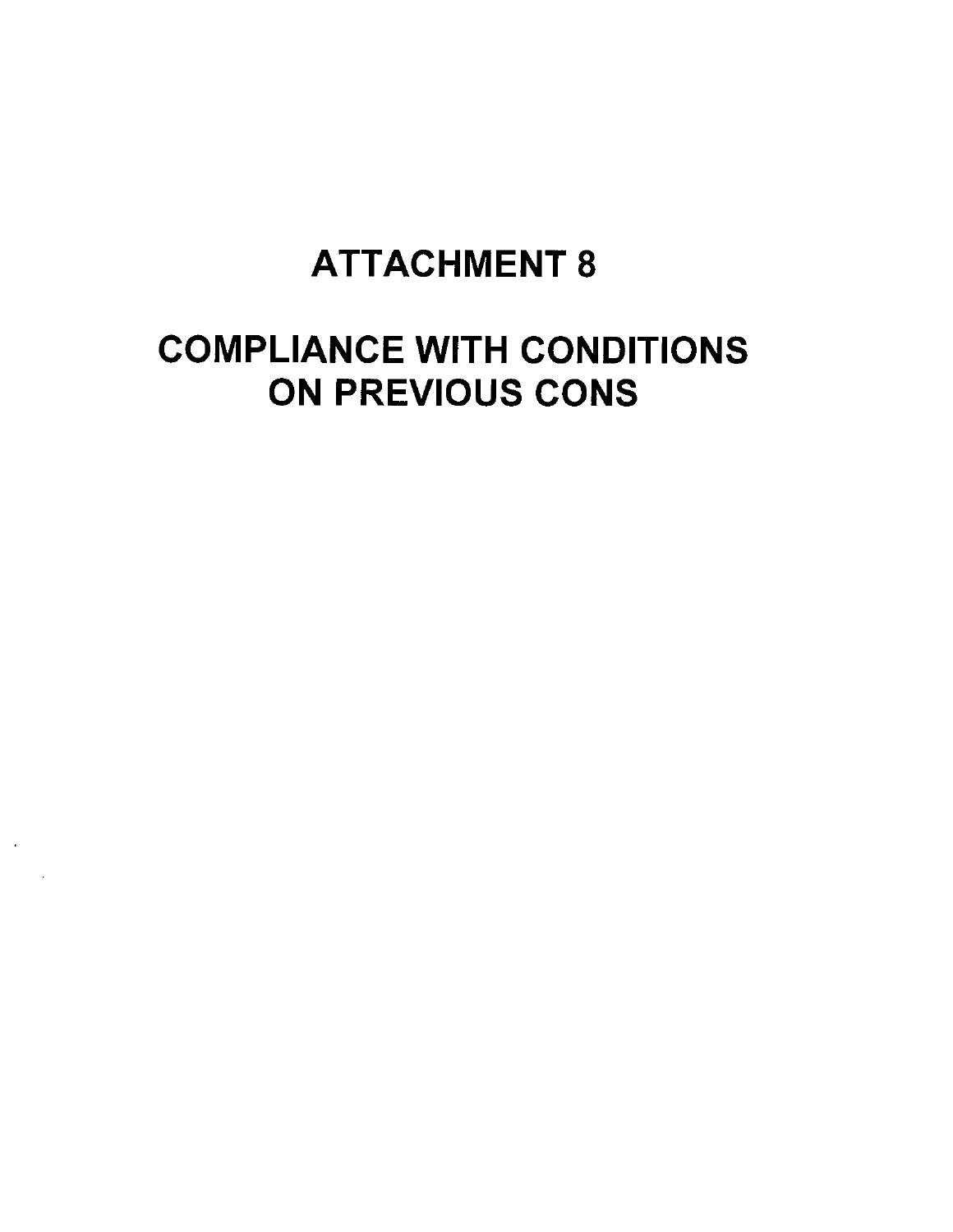## **MARYLAND HEALTH CARE COMMISSION Certificate of Need**

TO: Carl J. Schindelar President Franklin Square Hospital Center 9000 Franklin Square Drive Baltimore, Maryland 21237

July 20, 2006 (Date)

RE: Expansion of Hospital Facilities

05-03-2173 (Docket No.)

### **PROJECT DESCRIPTION**

Franklin Square Hospital Center ("FSHC" or the "Hospital") will construct a 388,015 gross square feet ("GSF") five-story (above grade) addition on the eastern side of the existing main hospital building. This new construction will house the following facilities and services:

- Basement level mechanical rooms, primary electrical service and distribution rooms, service/storage/repair/maintenance shops and offices;
- **o** First floor- a replacement emergency department ("ED") with 70 treatment spaces allocated among six treatment zones (triage, "fast track," adult emergent care, cardiac/trauma, psychiatric, and pediatric). The pediatric zone will integrate ED treatment space and a nine-bed inpatient pediatric unit replacing the existing pediatric unit. The first floor will also include a new main entrance lobby, waiting areas, gift shop, and retail pharmacy;
- Second floor two intensive care units totaling 50 beds, replacing the hospital's existing intensive care units; and
- Floors three through five two 36-bed general medical/surgical units on each floor, for a total of216 medical/surgical beds.

The project will result in a total physical bed capacity at FSHC of 378 acute care beds, an increase of 16 beds over current acute care bed capacity. It will add 125 patient rooms.

The project will include construction of a four-level parking garage, with approximately 1,100 parking spaces. The project will also involve relocation of the existing loading dock and incinerator, the creation, through renovation, of a circulation corridor linking the new dock location with the existing circulation facilities of the hospital, renovation to provide additional needed corridor connection between the new construction and the existing hospital structure, and the development of new power generation and mechanical systems capabilities and the modernization of existing building systems, adequate to power, heat, ventilate, and air condition the post-project hospital facilities.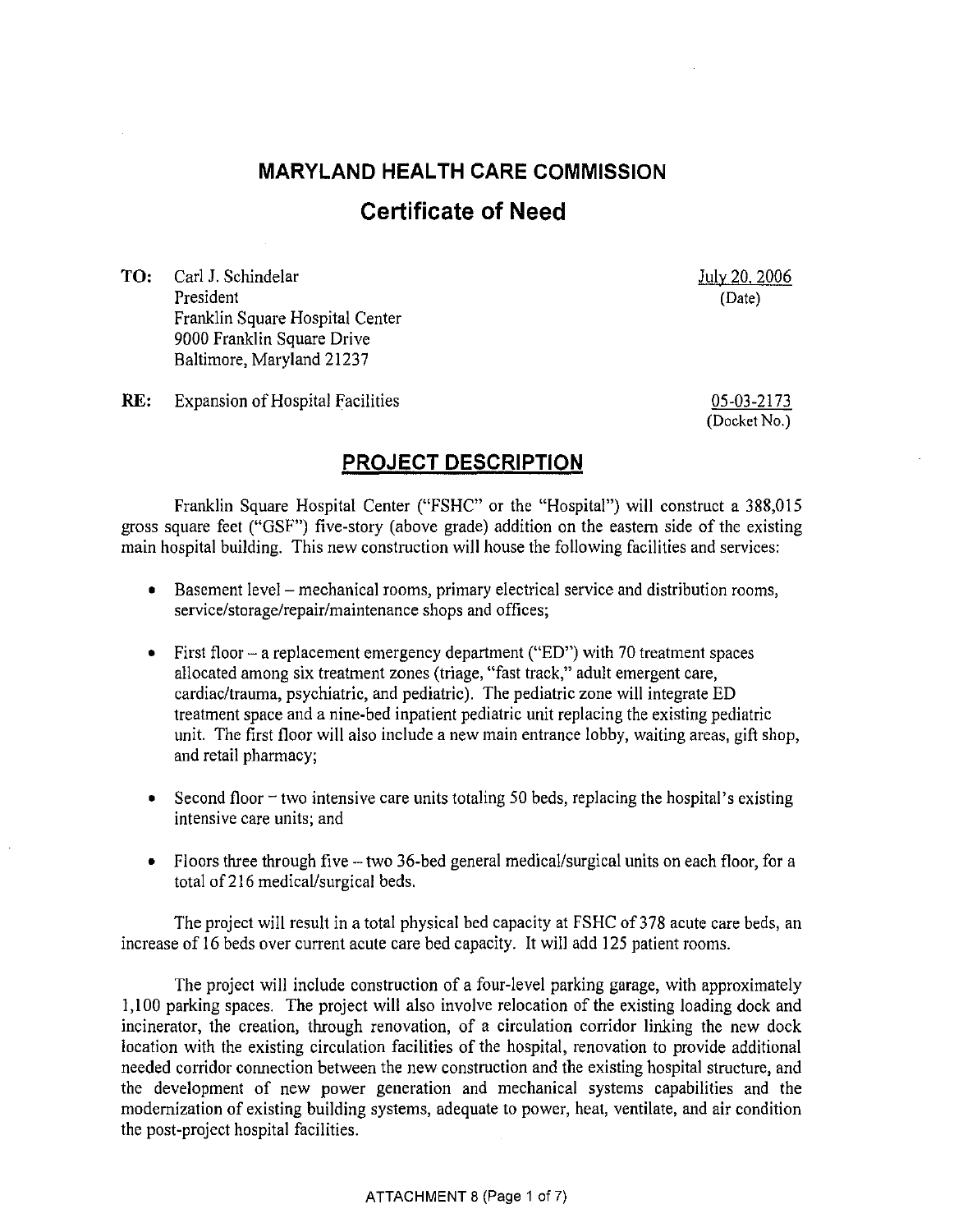Docket No. 05-03-2173 July 20, 2006 Page 2

Planned use of vacated space, as of July, 2006, included expansion of outpatient services on the first floor of the existing hospital and administrative services on the upper floors, where inpatient nursing units are being vacated.

The estimated current capital cost of the project is \$161,837,234. Inflation and interest during the construction period are estimated to add \$45.4 million and financing and other cost requirements are estimated to add \$17.7 million dollars for a total project cost of \$224,878,180. FSHC plans to fund the project through bond indebtedness of \$162.2 million, \$42.5 million in cash equity, \$9.4 million in fundraising, and \$10.9 million in interest income from the bond proceeds. The Hospital is not requesting a rate increase for the project at this time.

### **ORDER**

The Maryland Health Care Commission reviewed the Staff Report and Recommendation and, based on this analysis and the record in this review, ordered, on July 20, 2006, that a CON be issued for the project, subject to the following conditions:

- 1. Upon completion of the project, FSHC will not place any of the nine MSGA nursing units replaced by the MSGA beds being constructed in the new addition or the former pediatric unit into operation for routine inpatient care without Commission approval; and
- 2. Any future change to the financing of this project involving adjustments in rates set by the Health Services Cost Review Commission must exclude the cost associated with the excess square footage of the new nursing units, which is calculated to be \$5,327,100, using the fully adjusted MVS ("Marshall Valuation Service") estimated cost per square foot for the new construction.

#### **PERFORMANCE REQUIREMENTS**

In accordance with COMAR 10.24.01.12, the project is subject to the following performance requirements:

#### Phase 1 - Roadways. Utilities. and Surface Parking:

- I. Obligation of not less than \$7.5 million, or 51% of the total capital expenditure for Phase 1 of the project, as documented by a binding construction contract no later than July 20, 2007, which is 12 months from the date of this Certificate of Need; and
- 2. Completion of the first approved phase of construction within 24 months after the effective date of the binding construction contract for Phase 1.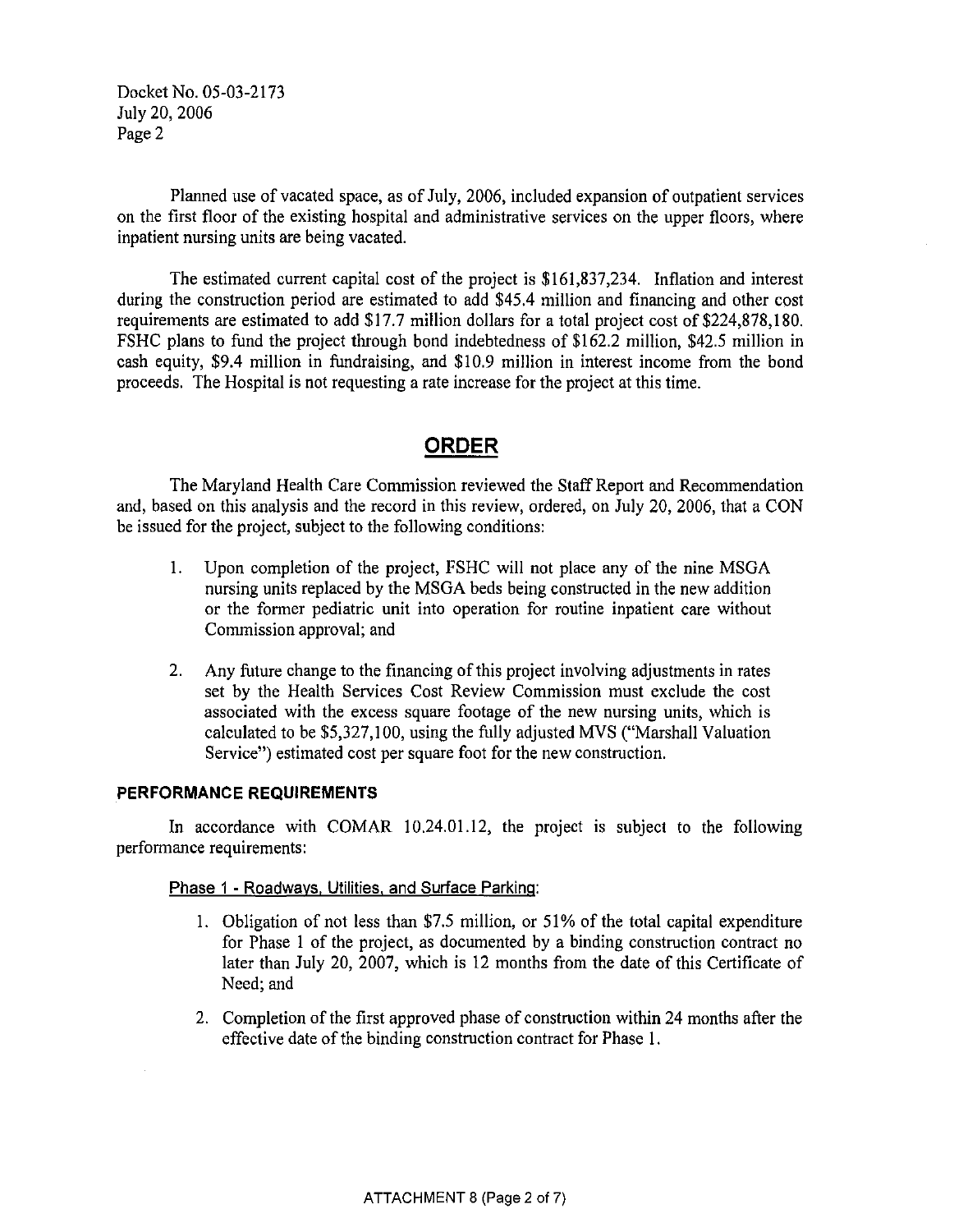#### Phase  $2$  - Parking Garage:

- l. Obligation of not less than \$12.7 million, or 51% of the total capital expenditure for Phase 2 of the project, as documented by a binding construction contract no later than 12 months after completion of Phase 1 of the project; and
- 2. Completion of the second approved phase of construction within 24 months after the effective date of the binding construction contract for Phase 2.

#### Phase 3 - New Patient Tower:

- l. Obligation of not less than \$128.6 million, or 51% of the total capital expenditure for Phase 3 of the project, as documented by a binding construction contract no later than 12 months after completion of Phase 2 of the project; and
- 2. Completion of the third approved phase of construction within 36 months after the effective date of the binding construction contract for Phase 3.

Franklin Square Hospital Center must notify the Commission, in its Quarterly Reports, when the hospital executes the binding construction contract for the project and when Phase I of the project is complete, because the deadlines for completing the project are based on these dates.

Failure to meet these performance requirements will render this Certificate of Need void, subject to the requirements of COMAR 10.24.01.12F through I.

#### **PROPOSED CHANGES TO APPROVED PROJECT**

Before making any changes to the facts in the Certificate of Need application approved by the Commission, Franklin Square Hospital Center must notify the Commission in writing and receive Commission approval of each proposed change, including the obligation of any funds above those approved by the Commission in this Certificate of Need, in accordance with COMAR 10.24.01.17.

#### **SUBMISSION OF PROJECT DRAWINGS TO DHMH**

The project's architect or engineer is required to contact the Plans Review and Approval section of the Department of Health and Mental Hygiene, to ascertain the specific information concerning the project's drawings and specifications that the law requires to be submitted and approved prior to the initiation of construction.

#### **QUARTERLY STATUS REPORTS**

Franklin Square Hospital Center must submit quarterly status reports to the Commission, beginning October 20, 2006, three months from the date of this Certificate of Need, and continuing through the completion of the project.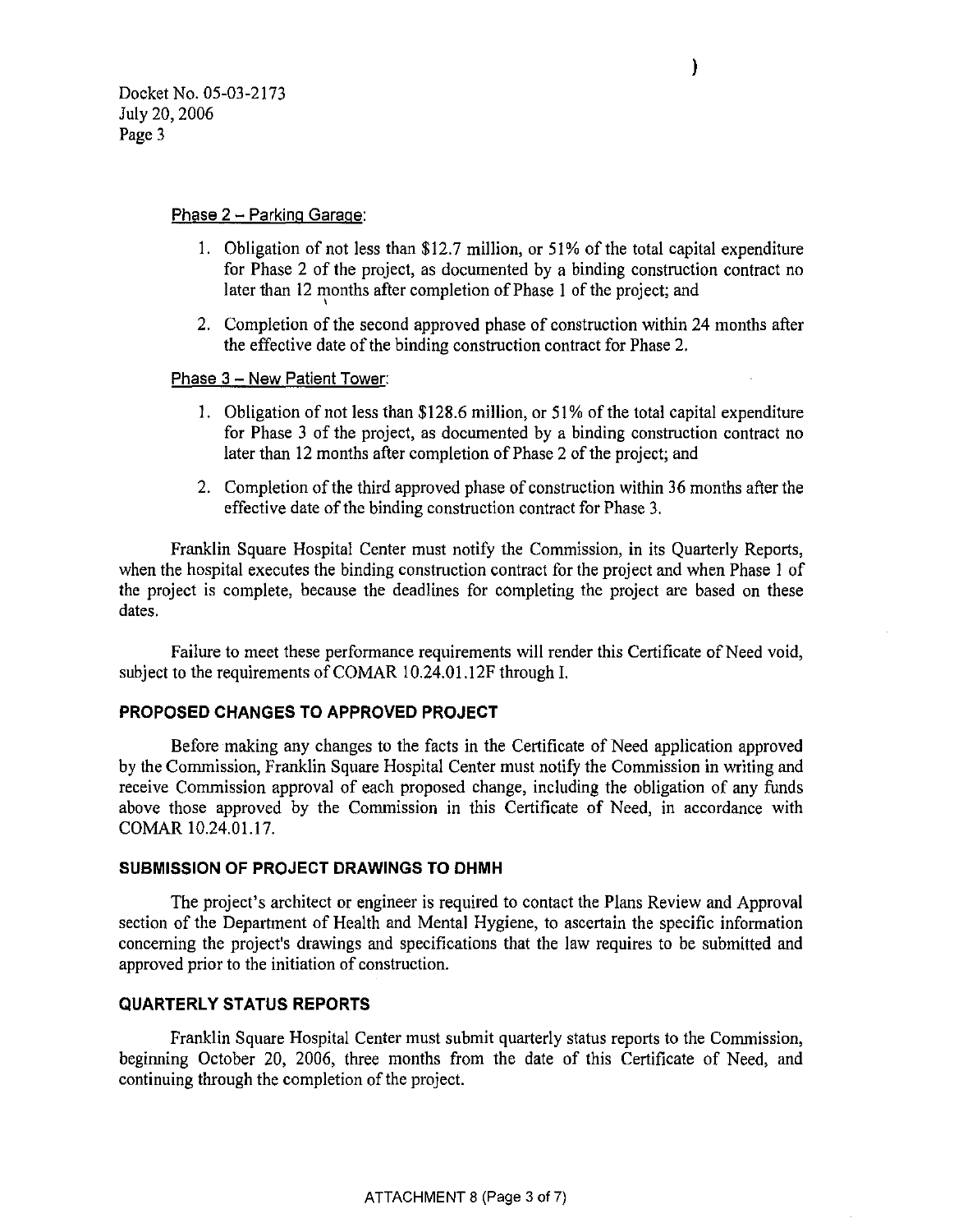Docket No. 05-03-2173 July 20, 2006 Page 4

#### **REQUEST FOR FIRST USE REVIEW**

Franklin Square Hospital Center must request in writing, not less than 60 days but not more than 120 days before the first use of each portion of the new and renovated space, a first use review from the Commission and the Office of Health Care Quality specifying the anticipated date of first use. The Commission will review the request in consultation with the Office of Health Care Quality, and in accordance with COMAR 10.24.01.18., to determine whether the project conforms to the Certificate of Need. First use approval remains in effect for 90 days. If the space is not occupied within 90 days of approval, Franklin Square Hospital Center shall reapply for first use review.

#### **ACKNOWLEDGMENT OF RECEIPT OF CON**

Acknowledgment of your receipt of this CON, stating acceptance of its terms and conditions, is required within thirty (30) days.

#### **MARYLAND HEALTH CARE COMMISSION**

Rhym la

Rex W. Cowdry, M.D. Executive Director

cc: Wendy Kronmiller, Office of Health Care Quality Pierre Vigilance, M.D., Baltimore County Health Department Howard Jones, Office of Plans Review, DHMH Robert Murray, Executive Director, HSCRC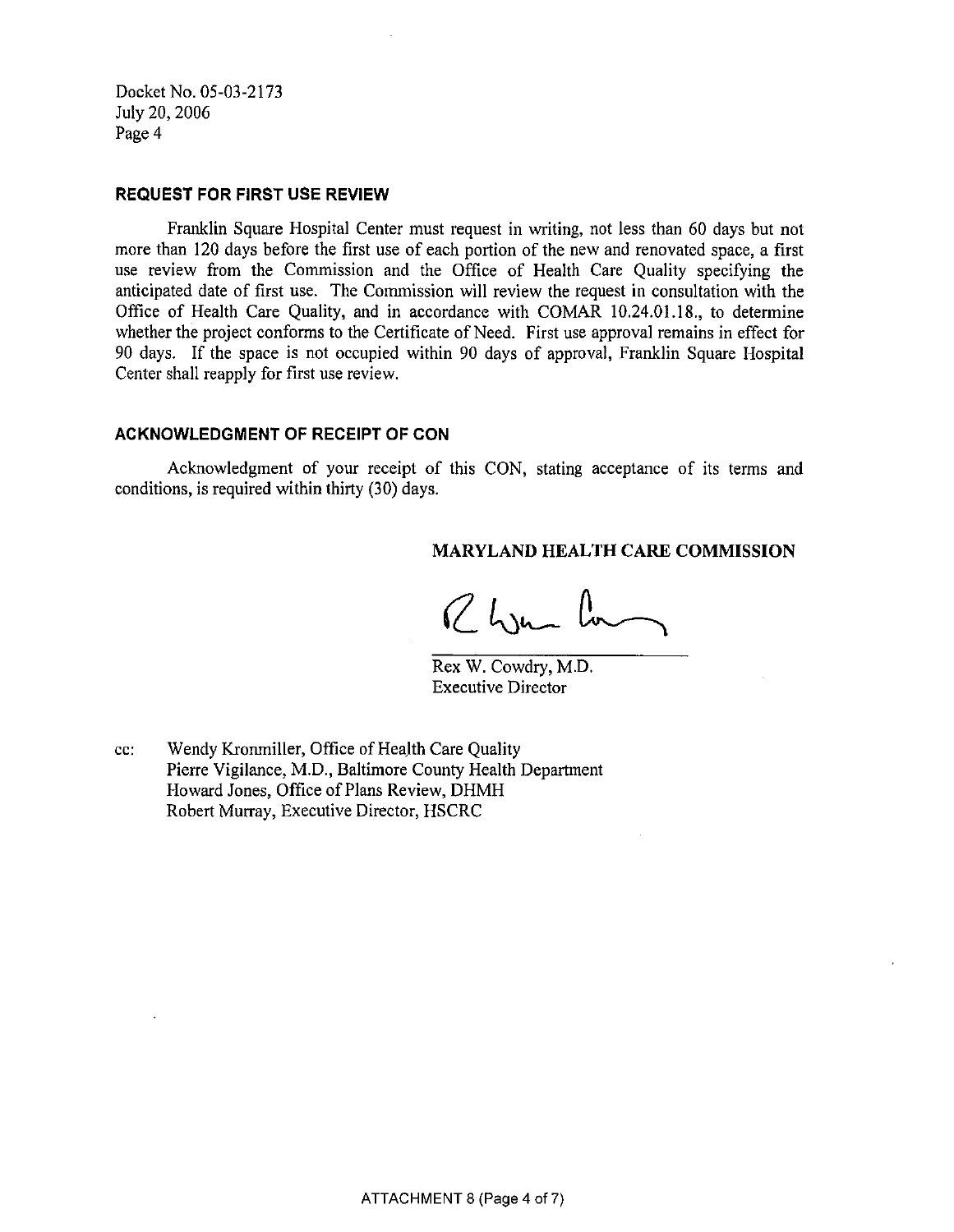STATE OF MARYLAND

**CHAIR** 



**EXECUTIVE DIRECTOR** 

MARYLAND HEALTH CARE COMMISSION 4160 PATTERSON AVENUE - BALTIMORE MARYLAND 21215 TELEPHONE: 410-764-3460 FAX: 410 358- 236

November 30, 2007

#### VIA TELECOPIER TO 443.777.7904 AND U.S.MAIL

Eric Slechter, Planning Director Franklin Square Hospital Center 9000 Franklin Square Drive Rosedale, Maryland 21237

> Re: Franklin Square Hospital Center Docket No. 05-03-2173

Dear Mr. Slechter:

Maryland Health Care Commission staff has reviewed the proposed changes in the design of the above-referenced expansion and renovation project at Franklin Square Hospital Center ("FSHC") that was authorized by the Commission in July, 2006.

These changes include:

- An 8-level building addition with no basement and a smaller footprint rather than the approved 6-level building addition, including basement. The addition will have six floors of medical/surgical/gynecologic/ addictions ("MSGA") beds rather than the four floors of MSGA beds in the approved plan;
- The replacement emergency department on the first floor, which continues to incorporate a 9-bed pediatric unit, is redesigned to incorporate 80 emergency depmiment ("ED") treatment spaces rather than the 70 in the approved CON application;
- A 20,432 square foot mechanical eighth floor will fulfill the functions of the originally planned basement level of the addition;
- The reconfiguration of the nursing unit floors will involve new construction of 24 more medical/surgical patient rooms and 8 fewer intensive care patient rooms, for a net increase of 16 single occupancy rooms and beds in the newly constructed building addition. The approved total bed capacity for the project would remain at 378 beds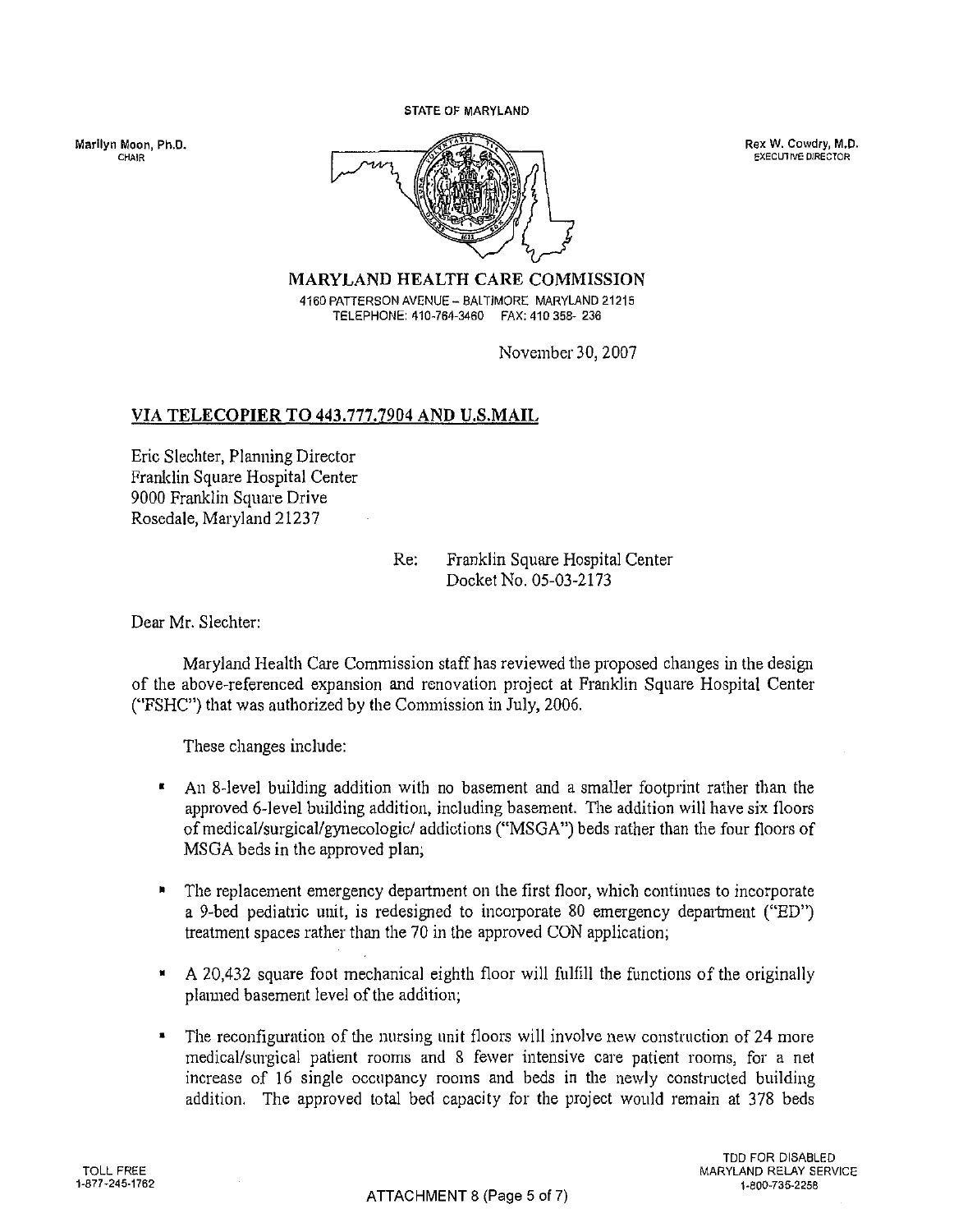through the retirement of 16 additional existing medical/surgical beds, of the total 42 existing medicaVsurgical beds which FSHC intended to continue in operation; and

• An 18,000 square foot "power plant" will be constructed rather than the two basementlevel emergency power substations and new generator plant in the original project.

Franklin Square Hospital Center estimates that the project, with the design changes outlined above, can be implemented at a lower current capital cost (\$190,500,500 compared to the approved capital cost of \$207,200,000) and a lower total project cost (\$193,368,591 compared to the approved total project cost of  $$224,878,180.$ <sup>1</sup> You have indicated that, in this most recent estimate of new construction, the cost for "new construction," "other capital costs," and the "inflation allowance," totaling \$175 million, are very firm, because of the existence of guaranteed price contract agreements. With respect to financing and other project cash requirements, the project cost savings are wholly attributable to the elimination of the requirement for a debt service reserve fund, estimated at \$15.2 million in the approved project estimate. In correspondence provided earlier this year, you outlined that it was determined that "the security package currently in place under the System's (MedStar Health) existing Master Trust Indenture and supplements thereto provided sufficient security for investors. Therefore, a debt service reserve fund was not needed."

The information FSHC has provided indicates that the format of the primary project component, the addition of a tower, incorporating a first floor replacement emergency department and pediatric unit, and replacement of most of the hospital's MSGA beds in the remaining floors, remains unchanged. The tower addition will have a smaller footprint. This reduced perimeter will necessitate the incorporation of two additional levels for MSGA beds and, overall, the tower will contain smaller nursing units on each of the upper floors than originally plarmed, but without any changes in overall planned bed capacity. A mechanical penthouse floor will replace the basement level. Given these facts, the proposed design changes are not considered to represent "changes in physical plant design" of a "significance" requiring Commission review and approval. As noted above, the capital cost of the project is not increasing. Rather, it is now estimated to be lower than the cost approved.

The substantive change in clinical service capacity proposed by FSHC is the increase in emergency department treatment spaces. The hospital currently has 89 total ED "beds," consisting of 54 treatment beds, 13 non-treatment beds, and 22 observation/holding beds, which are substandard, hall-way space added to decompress the congested ED situation. The replacement ED approved for FSHC in 2006 was planned to provide 77 patient "beds", which FSHC characterized as 70 "treatment beds and 7 non-treatment beds, which included a decontamination/HAZMAT bed and 6 triage beds. FSHC's final design, using a smaller footprint, incorporates 80 treatment spaces rather than the 70 approved in the CON application.

The American College of Emergency Physicians ("ACEP") publication, *Emergency Department Design,* which was referenced as a guideline in the review of this project, recommends, as appropriate, a range of 50 to 68 treatment beds for EDs experiencing 90,000 visits and 55 to 75 treatment beds for EDs with 100,000 visits. FSHC projected over 100,000

 $\sim 10^{11}$ 

 $\frac{1}{2} \left( \frac{1}{2} \right)$ 

<sup>1</sup> Quarterly Progress Report, October 20, 2007